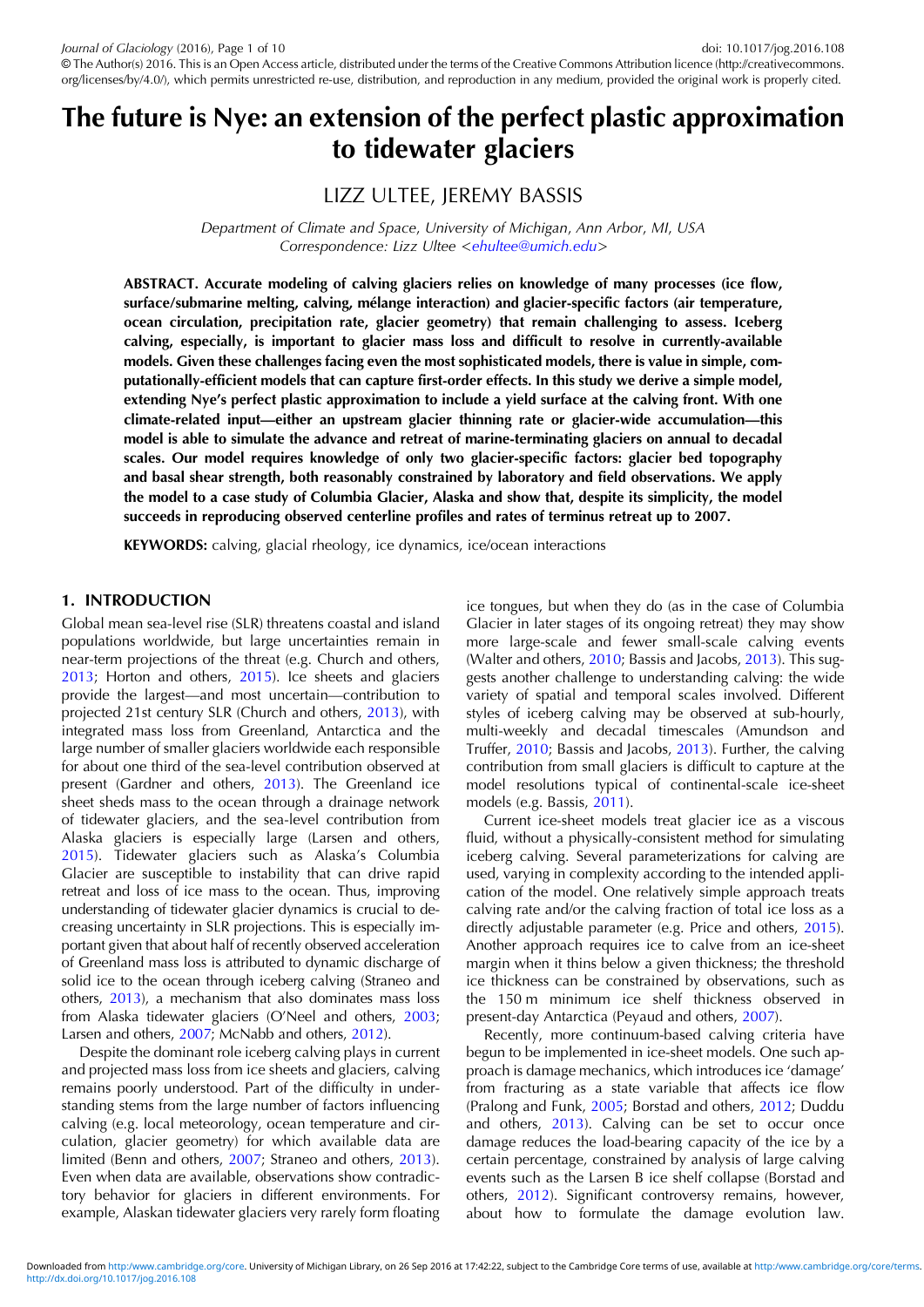A related approach ties calving to penetration of surface and basal crevasses. This crevasse-depth criterion assumes that glacier ice calves off once surface crevasses reach the waterline or surface and basal crevasses connect, and further that the calved ice immediately ceases to interact with the rest of the glacier (Benn and others, [2007;](#page-8-0) Nick and others, [2010](#page-9-0); Bassis and Walker, [2012](#page-8-0)). These models, however, typically require the addition of surface meltwater into crevasses to trigger calving and treat meltwater as a parameter that is adjusted to approximate observations (as in Nick and others, [2010\)](#page-9-0). Newer methods, based on discrete particles (e.g. Åström and others, [2013;](#page-8-0) Bassis and Jacobs, [2013](#page-8-0)) or self-organized criticality of glacier termini (Astrom and others, [2014\)](#page-8-0) are promising, but too computationally expensive to be routinely used in prognostic ice-sheet models.

Here we propose a different approach that integrates some of the advantages of particle-based methods and continuumbased methods, but which is much simpler than previously proposed approaches. We assume that above a yield strength, fractured glacier ice deforms much more rapidly than intact glacier ice. Because the flow of ice is rapid above the yield strength, the yield strength provides an upper bound on the state of stress within the glacier. Assuming that the glacier is everywhere near this critical state of stress corresponds to the perfect plastic approximation, first derived by Nye ([1951,](#page-9-0) [1952](#page-9-0), [1953\)](#page-9-0). Nye's formulation deduces the length of glaciers from the surface mass-balance profile by assuming that the ice thickness at the terminus vanishes, limiting the application of the model to terrestrial environments. Here we extend Nye's solution and show that if yielding also occurs at the calving front, a reasonable assumption for calving glaciers, then this provides a boundary condition that allows us to self-consistently determine the terminus position and rate of advance/retreat of the glacier. Application of the model to Columbia Glacier shows that, despite the model's simplicity, it is able to reproduce the observed pattern of retreat.

#### 2. MODEL DEVELOPMENT

The perfect plastic flow presented here is a special case of viscoplastic flow. A viscoplastic fluid flows with some nonzero viscosity until its maximum principal stress exceeds a given yield strength, after which point it flows much more rapidly (Nye, [1951\)](#page-9-0). In the perfect plastic case, the material is rigid below the yield strength. Examples of geophysical fluid flows exhibiting plastic or viscoplastic rheology include avalanches, lahars and rockslides (e.g. Remaître and others, [2005;](#page-9-0) Balmforth and others, [2006](#page-8-0)). Applied to glacier ice, a viscoplastic rheology may offer a unified treatment of intact and fractured ice, in contrast to existing models relying on purely viscous ice flow that ignores the effect of fractures on glacier flow.

Here we explore a simple generalization of Nye's perfect plastic approximation, supplementing the assumption that shear stress at the bed is at the yield with the additional criterion that longitudinal stress at the calving front is also at the yield stress. This simple criterion provides a self-consistent means of computing steady-state profiles of glaciers in marine environments in addition to terrestrial environments. Moreover, we show that the perfect plastic approximation not only produces realistic steady-state profiles of glaciers, but also predicts retreat patterns that mimic observed patterns.

#### 2.1. Theory

To develop the model, we start from the conservation of mass and momentum in a 2-D incompressible fluid. For a fluid with velocity field  $\vec{u} = [u(x, z, t), w(x, z, t)]$  and pressure  $p(x, z, t)$  flowing down a plane inclined at angle  $\varphi$  to the horizontal, conservation of mass and momentum imply:

$$
\frac{\partial u}{\partial x} + \frac{\partial w}{\partial z} = 0\tag{1}
$$

$$
\rho \frac{\mathrm{D}u}{\mathrm{D}t} = -\frac{\partial p}{\partial x} + \frac{\partial}{\partial x}\tau_{xx} + \frac{\partial}{\partial z}\tau_{xz} + \rho g \sin \varphi \tag{2}
$$

$$
\rho \frac{\mathrm{D}w}{\mathrm{D}t} = -\frac{\partial p}{\partial z} + \frac{\partial}{\partial x} \tau_{xz} + \frac{\partial}{\partial z} \tau_{zz} - \rho g \cos \varphi, \tag{3}
$$

where  $\tau_{ij}$  are the components of the deviatoric stress tensor  $\tau$ . For the case  $\varphi \approx 0$ , common for ice-sheets and low-sloping regions of marine-terminating-glaciers,  $\rho g \sin \varphi \rightarrow 0$  and  $\rho g \cos \varphi \rightarrow \rho g$  in the equations above.

Instead of the usual power-law creep flow often used in modeling ice, we model ice as a plastic material with no basal slip. When the effective stress,  $\tau_e \equiv \sqrt{\tau_{xx}^2 + \tau_{xz}^2}$  is beneath a material dependent yield strength,  $\tau_{y}$ , we assume the glacier ice is rigid. In reality glaciers are not rigid beneath a yield strength. However, in our model we assume that the deformation of intact glacier ice is much slower than the deformation of yielded ice—effectively rigid. Above the yield strength  $\tau_{v}$ , we assume the ice is disarticulated and flows like a granular material. We model this regime as power-law creep, but with a much smaller effective viscosity then the viscosity of intact ice. Hence, our rheology can be written in the form:

$$
\tau_{ij} = \frac{1}{\dot{\gamma}} \left( B_{\text{gran}} \, \dot{\gamma}^{1/n} + \tau_{\gamma} \right) \dot{\varepsilon}_{ij} \quad \text{for } \tau_{\text{e}} \ge \tau_{\gamma}, \tag{4}
$$

and  $\dot{\epsilon}_{ij} \equiv 0$  otherwise. Here  $B_{\text{gran}}$  represents the softness parameter for yielded (granular) ice, the components of the strain rate tensor are  $\dot{\varepsilon}_{ij} = ((\partial u_i/\partial x_i) + (\partial u_i/\partial x_i))$ , and

$$
\dot{\gamma} = \sqrt{4\dot{\varepsilon}_{xx}^2 + \dot{\varepsilon}_{xz}^2} \equiv 2\dot{\varepsilon}_{\rm e},\tag{5}
$$

defining  $\dot{\varepsilon}_e$  as the effective strain rate.

We impose two boundary conditions: the upper surface must be traction-free, and for simplicity we require no slip at the bed. The no-slip boundary condition means simply that both velocity components vanish at the bed  $b(x)$ , i.e.

$$
u = w = 0 \quad \text{wherever } z = b(x). \tag{6}
$$

The ice/air interface  $z = h(x,t)$  is a material surface subject to net snow accumulation,  $\dot{a}$ . Imposing the traction-free condition on this material surface gives the boundary conditions:

$$
\frac{\partial h}{\partial t} + u \frac{\partial h}{\partial x} = w + \dot{a},\tag{7}
$$

$$
\left(1 - \left(\frac{\partial h}{\partial x}\right)^2\right)\rho + \left(1 + \left(\frac{\partial h}{\partial x}\right)^2\right)\tau_{xx} = 0, \tag{8}
$$

$$
\left(1-\left(\frac{\partial h}{\partial x}\right)^2\right)\tau_{xz}-2\frac{\partial h}{\partial x}\tau_{xx}=0.\tag{9}
$$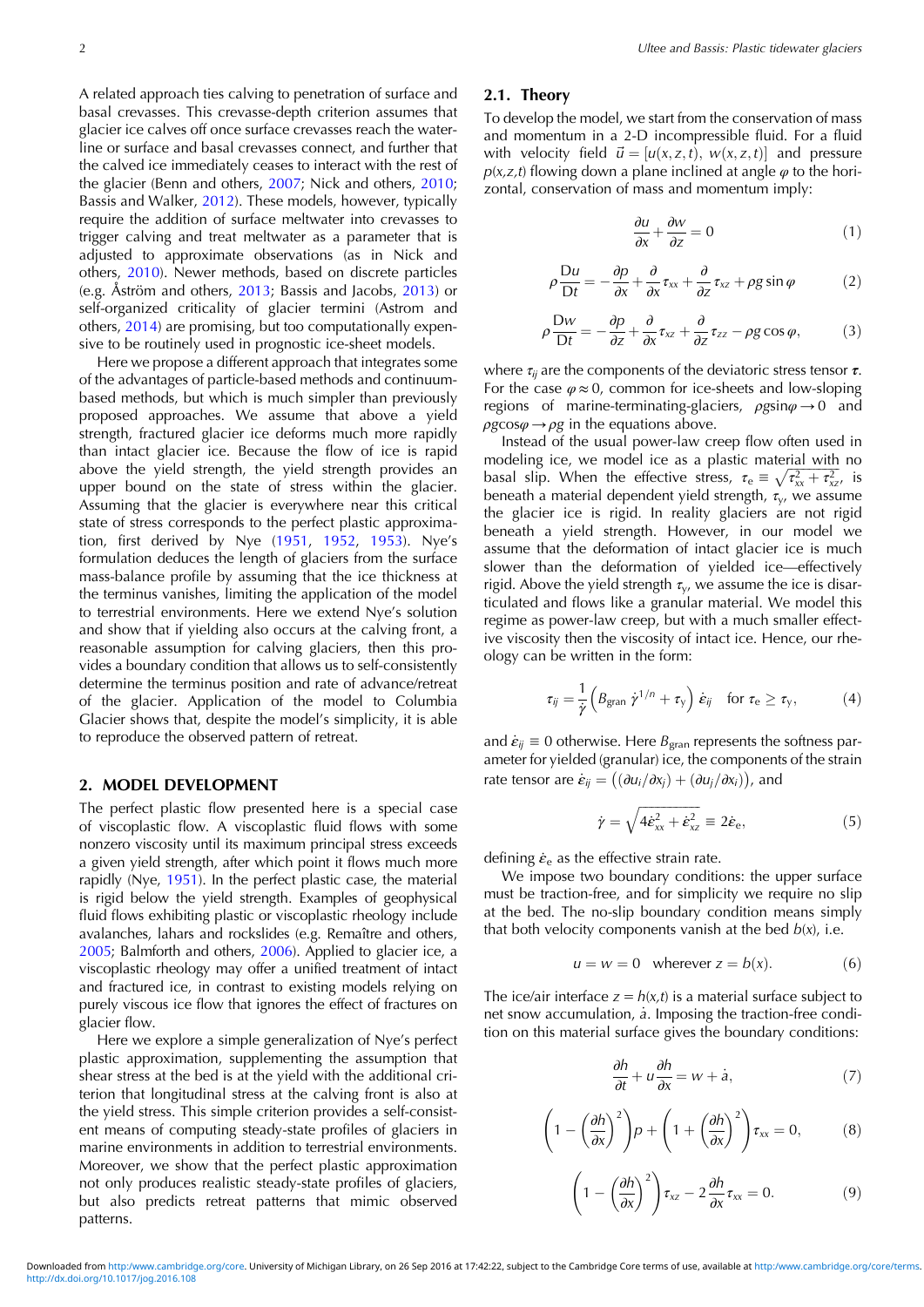<span id="page-2-0"></span>We now nondimensionalize our equations using a characteristic thickness H, a characteristic length scale L, and the aspect ratio  $\epsilon = H/L$ . Then

$$
u = V\tilde{u} \qquad w = \epsilon V \tilde{w} \qquad t = \frac{L}{V} \tilde{t} \tag{10}
$$

$$
p = \rho g H \tilde{p} \qquad \dot{\gamma} = \frac{V}{H} \tilde{\dot{\gamma}} \qquad \tau_{ij} = \rho v \frac{V}{H} \tilde{\tau}_{ij} \qquad (11)
$$

$$
\frac{\partial}{\partial x} = \frac{1}{L} \frac{\partial}{\partial \tilde{x}} \qquad \frac{\partial}{\partial z} = \frac{1}{H} \frac{\partial}{\partial \tilde{z}} \qquad \frac{\partial}{\partial t} = \frac{V}{L} \frac{\partial}{\partial \tilde{t}} \tag{12}
$$

where  $\rho = \rho_{\text{ice}}$  (assumed constant),  $V = gH^3/\nu L$  is a characteristic flow speed,  $v = B_{\text{gran}}(V/H)^{(1/n)-1}/\rho$  is a characteristic viscosity, and tildes denote dimensionless variables. This nondimensionalization corresponds to a model where the characteristic timescale is determined by the (assumed) much faster timescale associated with rapid flow of yielded ice. On this fast timescale, unyielded ice appears to be quasi-rigid.

In the final dimensionless equations, we drop the tilde markers for ease of notation. The conservation equations become:

$$
\frac{\partial u}{\partial x} + \frac{\partial w}{\partial z} = 0\tag{13}
$$

$$
\epsilon \mathcal{R} \left( \frac{\partial u}{\partial t} + u \frac{\partial u}{\partial x} + w \frac{\partial u}{\partial z} \right) = -\frac{\partial p}{\partial x} + \epsilon \frac{\partial}{\partial x} \tau_{xx} + \frac{\partial}{\partial z} \tau_{xz} \qquad (14)
$$

$$
\epsilon^3 \mathcal{R} \left( \frac{\partial w}{\partial t} + u \frac{\partial w}{\partial x} + w \frac{\partial w}{\partial z} \right) = -\frac{\partial p}{\partial z} + \epsilon^2 \frac{\partial}{\partial x} \tau_{xz} + \epsilon \frac{\partial}{\partial z} \tau_{zz} - 1
$$
\n(15)

and the rheology

$$
\begin{pmatrix} \tau_{xx} & \tau_{xz} \\ \tau_{xz} & \tau_{zz} \end{pmatrix} = \frac{1}{\dot{\gamma}} \left[ \dot{\gamma}^{\frac{1}{n}} + \mathcal{B} \right] \begin{pmatrix} 2\epsilon \frac{\partial u}{\partial x} & \frac{\partial u}{\partial z} + \epsilon^2 \frac{\partial w}{\partial z} \\ \frac{\partial u}{\partial z} + \epsilon^2 \frac{\partial w}{\partial z} & 2\epsilon \frac{\partial w}{\partial z} \end{pmatrix}
$$
(16)

for  $\tau_e \geq \mathcal{B}$ , with the aspect ratio  $\epsilon = H/L$  as above; and  $\dot{\epsilon}_{ii} \equiv 0$ for  $\tau_e < B$ . In the above we have introduced the dimensionless Reynolds and Bingham numbers

$$
\mathcal{R} = \frac{HV}{v}, \quad \mathcal{B} = \frac{\tau_y H}{\rho v V}.
$$
 (17)

For glaciers and ice sheets, we have  $\mathcal{R} \ll 1$ .

## 2.2. Thin film approximation

We take the thin film approximation  $\epsilon \ll 1$  and drop all terms of order  $\epsilon$  or higher to find the simplified equations:

$$
\frac{\partial u}{\partial x} + \frac{\partial w}{\partial z} = 0 \tag{18}
$$

$$
\frac{\partial p}{\partial x} = \frac{\partial}{\partial z} \tau_{xz} \tag{19}
$$

$$
\frac{\partial p}{\partial z} = -1\tag{20}
$$

$$
\tau_{xz} = \frac{1}{\dot{\gamma}} \left[ \dot{\gamma}^{\frac{1}{n}} + \mathcal{B} \right] \frac{\partial u}{\partial z}.
$$
 (21)

We integrate Eqns (19) and (20) in z, using the boundary conditions  $p = \tau_{xz} = 0$  on  $z = h(x,t)$ , to find

$$
p = h - z \qquad \tau_{xz} = -\frac{\partial h}{\partial x}(h - z), \tag{22}
$$

and substitute into the simplified Eqns (18–21) to find the velocity components.

Velocity components described by the rheology (Eqn (16)) are distinct above and below a yield surface,

$$
z = Y(x, t) = \max\left(h - \frac{B}{|\partial h/\partial x|}, b(x)\right) \tag{23}
$$

(also Balmforth and others, [2006](#page-8-0)). In the perfect plastic approximation, the yield surface is everywhere coincident with the bed. That is, either an infinitesimal layer of ice or the bed itself is yielding and the rest of the glacier is intact. This approximation produces a nonlinear first-order differential equation for glacier surface elevation:

$$
|h - b| \frac{\partial h}{\partial x} = \mathcal{B}.\tag{24}
$$

## 2.3. A self-consistent terminus position

In steady state, stresses at the glacier terminus from ice and seawater must balance. That is,

$$
\int_{b(x)}^{h(x)} \sigma_{xx} dz = \int_{b(x)}^{0} -\rho_{w}gz dz.
$$
 (25)

If  $x = 0$  defines the calving front, positions  $x > 0$  lie within the glacier and positions  $x < 0$  lie in the water. We assume that across the calving front, where intact ice transitions to yielded, granular ice, there is another yielding surface, such that lateral stress  $\tau_{xx} \approx \tau_y$  for  $x \approx 0^+$ . Then  $\sigma_{xx} = 2\tau_y - \rho_i g(h - z)$ . Integrating and nondimensionalizing, we find an equation relating terminus ice thickness and water depth analogous to that proposed by Bassis and Walker [\(2012](#page-8-0)):

$$
H_{\text{terminus}} = 2\mathcal{B}\epsilon + \sqrt{\frac{\rho_w D^2}{\rho_i} + (2\mathcal{B}\epsilon)^2}
$$
 (26)

where  $H_{\text{terminus}} \equiv h(x_{\text{terminus}}) - b(x_{\text{terminus}})$  is the dimensionless terminus thickness,  $\rho_w$  the density of seawater, D dimensionless water depth and other terms as before. For most cases, the stress-balance requirement is stronger than requiring a grounded terminus—that is, termini that would otherwise thin to flotation instead break and retreat under our model—but we also explicitly require that ice breaks if it thins below flotation thickness:

$$
H_{\text{float}} = D \frac{\rho_i}{\rho_w}.\tag{27}
$$

Each point (x, z) lies on at most one glacier surface elevation profile. Thus, the terminus position and thickness  $(x<sub>terminus</sub>, H<sub>terminus</sub>)$  uniquely determine a profile, and we can implement this condition in numerical solution of the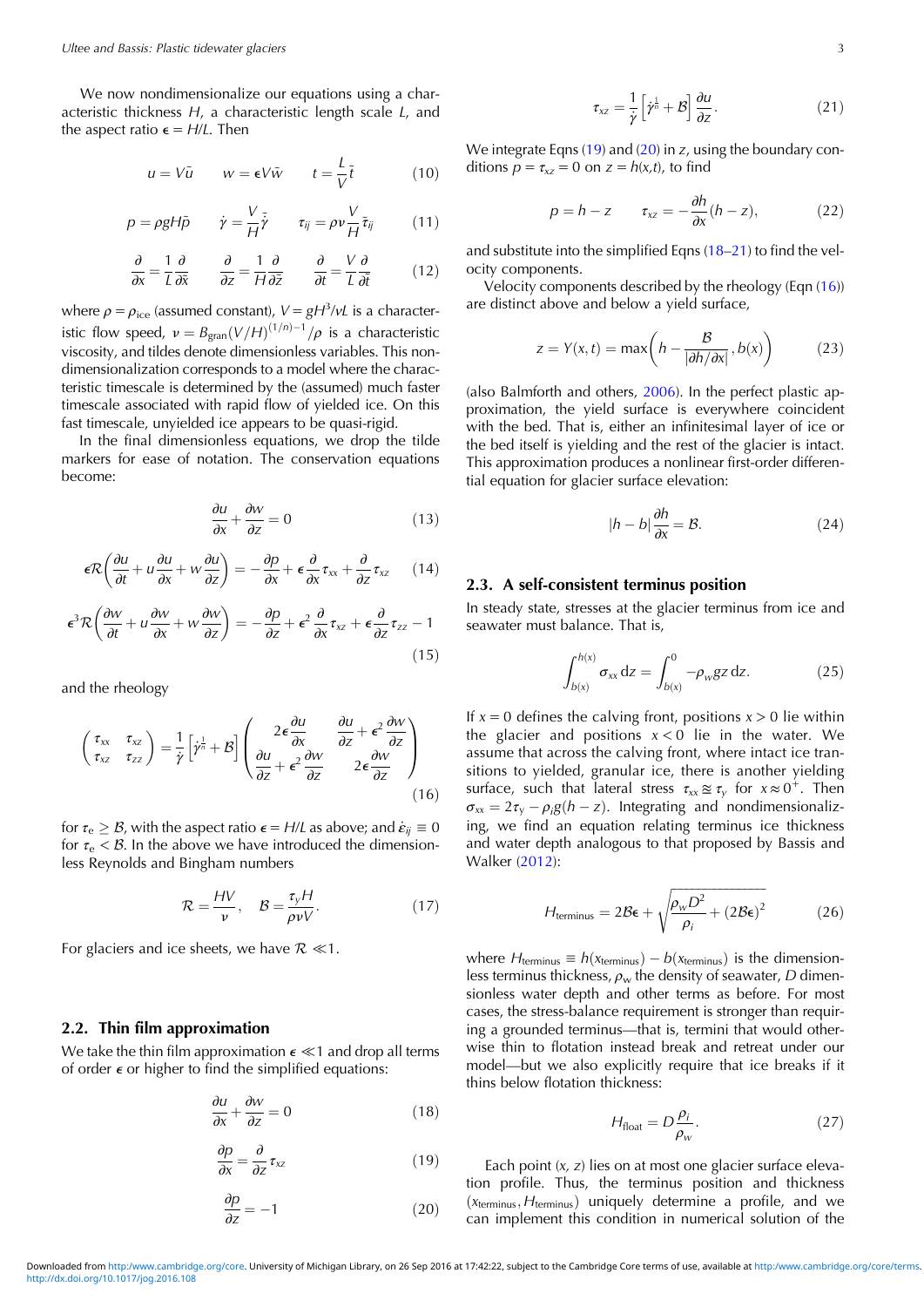<span id="page-3-0"></span>model to simulate terminus advance/retreat connected with upstream thickening/thinning. We note that our simple relation does not imply causality in either direction: terminus retreat can trigger thinning upstream or vice versa.

## 2.4. Numerical solution

The surface elevation equation can be solved analytically for some very simple bed geometries. For more complicated geometries, straightforward numerical integration over a given bed function produces the glacier profile. We evolve the surface elevation function  $h(x)$  along a centerline described by points  $(x_1, x_2, \ldots, x_N)$  using a discretized version of Eqn ([24](#page-2-0)),

$$
h(x_{i+1}) = \frac{\tau_{y}}{\rho_{i}g(h(x_{i}) - b(x_{i}))} \Delta x + h(x_{i}),
$$
 (28)

where  $\Delta x = ||x_{i+1} - x_i||$ , the step size. The bed function  $b(x)$ may be defined by an analytical function or by providing observed bed values at the sample points.

We define the coordinate system such that the initial terminus position  $x_{\text{terminit}} = 0$ . The model may be run: (1) starting from the terminus and stepping  $\Delta x > 0$  upstream, making use of the water balance condition (Eqn  $(26)$ ) to determine the initial terminus thickness  $H_{\text{terminit}}$  or (2) starting from some upstream position  $x_{up} > 0$  and stepping  $\Delta x < 0$  downstream, using Eqn  $(26)$  to find the terminus position of the resulting profile.

#### 3. IDEALIZED GEOMETRIES

To test the functionality of the model, we first examine cases for which there is an analytical solution, such as a constant slope  $b(x) = mx$ , and then explore some simple idealized geometries such as concave slopes, sinusoids and slopes with Gaussian bumps. The idealized geometries, inspired by Oerlemans ([2008\)](#page-9-0), are chosen to be relevant to outlet glaciers. We test the model using a realistic range of yield strengths, 50–300 kPa, to examine the effect of  $\tau_{v}$  in idealized cases.

The height of ice cliffs at the terminus depends on water depth D and yield strength  $\tau_{\rm v}$  (see Table 1). For realistic values of D and  $\tau_{\rm v}$ , the model produces terminus thicknesses comparable with diverse observations (e.g. Bassis and Walker, [2012\)](#page-8-0). This is illustrated in Figure 1.

To model terminus retreat associated with thinning, we identify an up-glacier reference point on the centerline where thinning will be simulated. We evolve the model from the terminus upstream to create a reference profile and find the reference ice thickness at the chosen point.



Fig. 1. Height of ice cliffs at the terminus produced by the model for yield strengths  $\tau_{v} = 50$  kPa (solid), 150 kPa (dashed), and 500 kPa (dotted) and water depths 0 m  $\leq$  D  $\leq$  500 m.

Then, we vary the ice thickness at the reference point and evolve the model downstream from the reference point, requiring that the ice break if it thins below what is permitted by Eqns ([26](#page-2-0)) and ([27](#page-2-0)). This allows us to find the terminus position associated with a given amount of thinning.

Our tests show that the plastic model is able to produce realistic glacier profiles and retreat patterns over idealized bed geometries. [Figure 2](#page-4-0)a shows snapshots of retreat using the perfect plastic approximation over a constant seawardsloping bed. We note the familiar 'pancake' profile visible in each successive snapshot. With constant upstream thinning of  $5 \text{ m a}^{-1}$ , the glacier terminus initially retreats quickly: about 12 km in the first 10 years. The initial rapid retreat pulls the terminus above sea level, however, and subsequent retreat is less dramatic.

In [Figure 2](#page-4-0)b, we have imposed the same constant upstream thinning rate on a perfectly plastic glacier with an overdeepening and submerged sill in its bed. The initial retreat of this glacier is less rapid; it stabilizes temporarily on the submerged sill before continuing to retreat. Once again, retreat is more pronounced while the terminus is grounded below sea level and becomes more gradual after retreat pulls the terminus above sea level, consistent with observations that only marine- (and lake-) terminating glaciers retreat rapidly.

[Figure 2](#page-4-0)c shows retreat over a concave bed. The concave idealized bed represents the case of bed slope decreasing downstream, as when a glacier descends from high mountains before traversing a coastal plain (or simply a shallower valley) and terminating in the ocean. The initial steady-state profile shows a long glacier with terminus grounded in 200 m of water. Imposing the same constant thinning as in cases (a) and (b), however, shows markedly different results. After just 10 years, the glacier has retreated more than 30 km, finally

Table 1. Key symbols and their representative values appearing in this work

| Quantity                      | Symbol            | Representative value | <b>Notes</b>                                             |
|-------------------------------|-------------------|----------------------|----------------------------------------------------------|
| Yield strength                | $\iota_{\nu}$     | 150 kPa              | Constant or variable (Coulomb condition)                 |
| Basal till cohesion           | $\tau_0$          | 130 kPa              | Coulomb yield condition $\tau_{v} = \tau_{0} + \mu N$    |
| Coefficient of friction       |                   | 0.01                 | Low estimate based on Cohen and others (2005)            |
| Nondimensional water depth    |                   | $\qquad \qquad$      | e.g. $D = 0.2$ corresponds to 200 m physical water depth |
| Characteristic height         |                   | 1000 m               | Nondimensionalization constant; does not affect results  |
| Characteristic length         |                   | 10 000 m             | Nondimensionalization constant; does not affect results  |
| Coefficient of variance (RMS) | CV <sub>RMS</sub> | $\qquad \qquad$      | Indicates model fit with observation                     |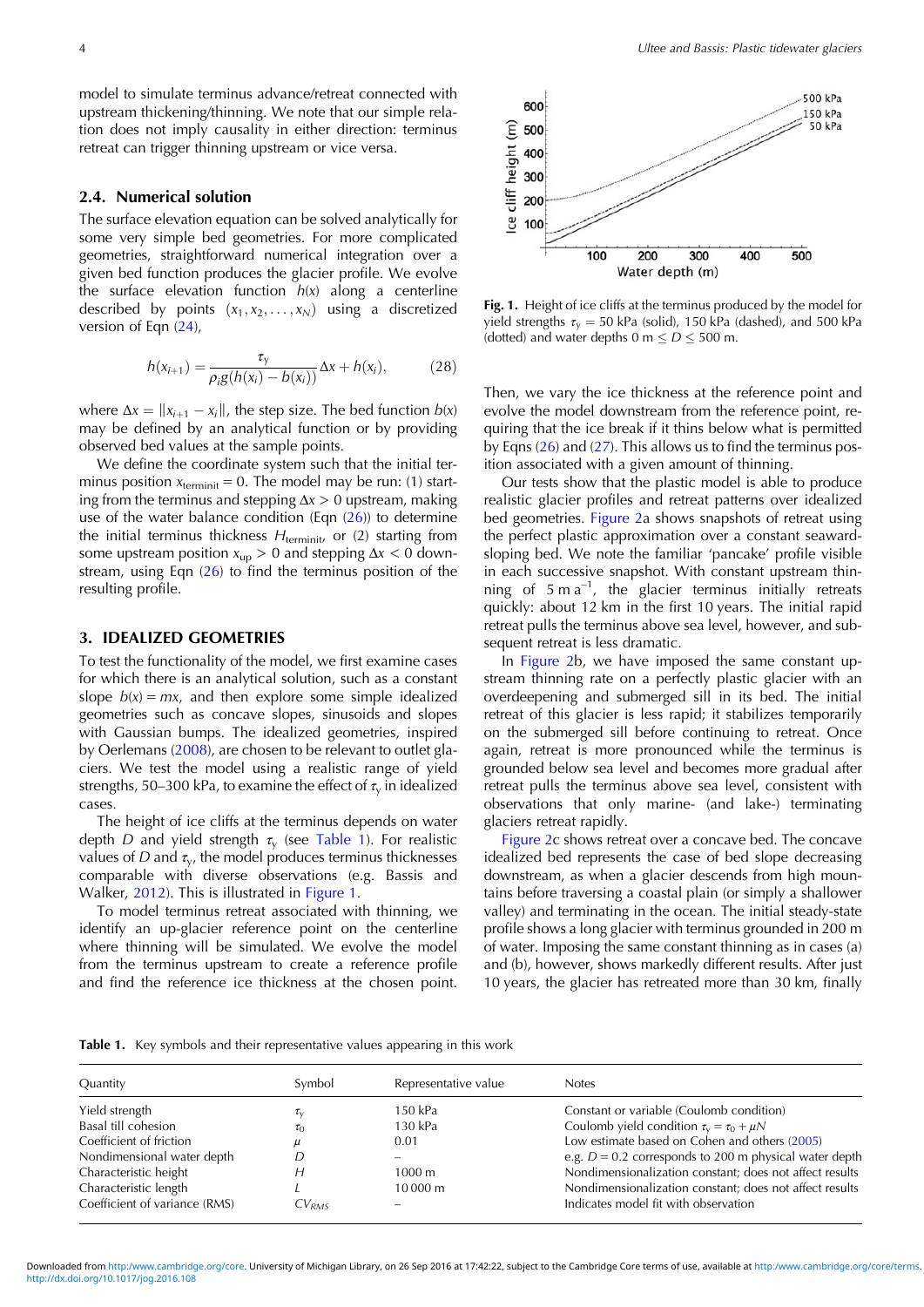<span id="page-4-0"></span>

Fig. 2. Retreat of a perfectly plastic glacier under 5 m  $a^{-1}$  constant upstream thinning. Colored curves show initial profile (black) and profiles (blue scale) after 10, 20, 30 and 40 a of thinning. The idealized bed cases (after Oerlemans, [2008](#page-9-0)) shown are: (a) constant seaward-sloping bed, (b) seaward-sloping bed with overdeepening and submerged sill and (c) concave bed.

stabilizing more than 1000 m above sea level (a.s.l.). Subsequent retreat is more gradual, but within 30 years, the glacier has all but disappeared.

#### 4. CASE STUDY: COLUMBIA GLACIER

We next apply our model to the more realistic geometry of the Columbia Glacier, located in south-central Alaska (inset, Fig. 3). After several decades of relative stability in the early 20th century, the Columbia Glacier has been changing rapidly since 1980, retreating more than 20 km (McNabb and others, [2012](#page-9-0)) and thinning up to 20 m  $a^{-1}$  on a regional scale (O'Neel and others, [2005](#page-9-0)). The extensive data collected since 1957 make the Columbia Glacier one of the most well-studied tidewater glaciers in the world. A dataset published by McNabb and others [\(2012](#page-9-0)) provides reconstructed bed topography and ice thickness, based on velocity observations of the Columbia Glacier and mass conservation. Surface elevation for 1957 is digitized from the USGS National Elevation Dataset, with 2007 surface elevation based on a panchromatic image from the SPOT (Satellite Pour l'Observation de la Terre) satellite. Calculated ice thickness is provided for both 1957 and 2007, effectively showing the state of the glacier before and during its recent major retreat.

The main branch of Columbia begins on high mountains (Fig. 3), nearly 2500 m a.s.l. The bed initially slopes steeply downward (as in ideal case (a)), with an especially steep icefall ∼45 km upstream from the pre-retreat terminus. After the icefall, the bed slope becomes more shallow (as in ideal case  $(c)$  and is grounded below sea level for  $>$ 30 km, with several small sills. A prominent sill ∼20 km upstream from the pre-retreat terminus has been a site of stabilization since 2010 for the main branch retreat (as in ideal case (b)).



Fig. 3. Columbia Glacier main centerline shown in white, with red ticks every 5 km, over a map of bed elevation. Inset in top right corner shows the location of Columbia Glacier (red star) over an outline of the state of Alaska. Northing and easting coordinates refer to Universal Transverse Mercator zone 6V.

Key features of the Columbia bed topography, illustrated in brown in [Figures 4](#page-5-0) and [5,](#page-6-0) can be compared with Figure 2 above. These features, along with the available bed topography and ice thickness data from several years of study, motivate selection of Columbia Glacier as an initial study site. In this case study, we test our model using realistic bed topography from observations of Columbia and comparing the modeled surface elevation profiles with observed glacier profiles. Figure 3 shows the chosen main branch centerline on a map of Columbia Glacier bed topography.

#### 4.1. Steady-state profiles

We manually define a centerline along Columbia's main branch by choosing a set of points on a contour plot of 1957 ice thickness, and we interpolate the bed and ice elevation data to 1-D functions in terms of arc length along the centerline. Using the bed function defined by the data, we model the glacier surface elevation along the centerline according to Eqn ([28\)](#page-3-0). We apply the model using a range of different yield strengths  $\tau_{v}$ . The value is constrained by observations and laboratory experiments; the range 50–200 kPa considered in the idealized case reflects an appropriate range (O'Neel and others, [2005](#page-9-0); Cuffey and Paterson, [2010\)](#page-8-0).

In the simplest case, we assume  $\tau_{v}$  is constant. Because  $\tau_{v}$ reflects the shear strength at the bed in our approximation,  $\tau_{v}$ may vary spatially or with time. For example, there may be soft marine sediments with low  $\tau_y$  near the terminus and hard bedrock with high  $\tau_{\rm v}$  upstream. The effects of subglacial processes such as erosion, sediment deposition, and evolving water drainage suggest temporal variation in  $\tau_{\rm v}$  as well. We can introduce a physically-motivated modification to the model by allowing  $\tau_{v}$  to be a function of effective water pressure at the glacier base, implemented as follows:

$$
\tau_{y} = \tau_{0} + \mu(\rho_{i}g(h - b) - \rho_{w}gD), \qquad (29)
$$

with  $\mu \approx 0.01$  the bulk coefficient of friction and all other symbols as previously defined. Our choice of  $\mu$  reflects the lower end of the range derived experimentally by Cohen and others [\(2005](#page-8-0)) and is of the appropriate order of magnitude to fit observed Columbia profiles.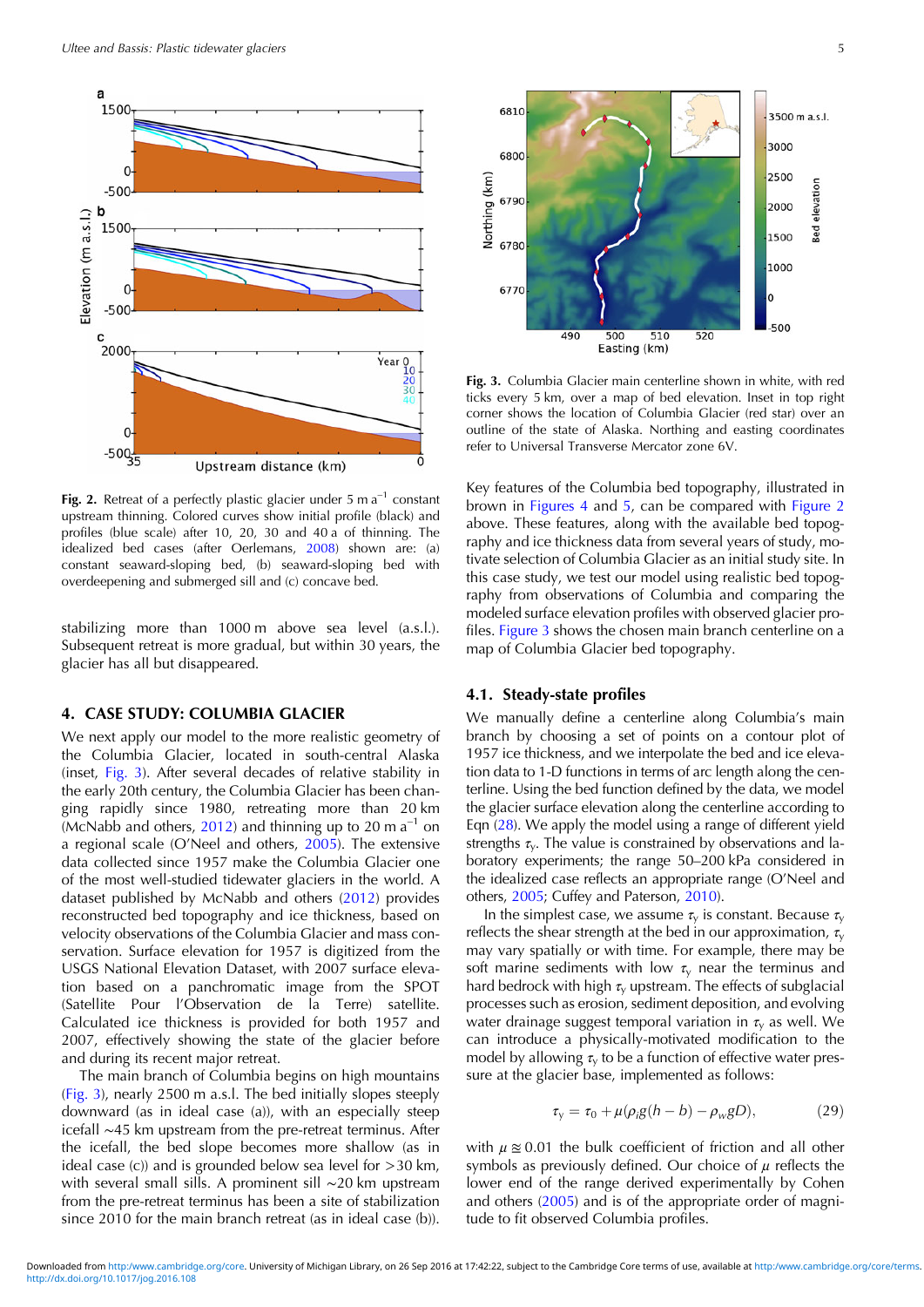<span id="page-5-0"></span>

Fig. 4. Columbia Glacier main centerline: perfect plastic model profiles ( $\tau_{v}$  = 150 kPa, solid curves) with 1957 and 2007 observations (dashed curves). Note 5:1 vertical exaggeration in scale.

The model produces a realistic central profile that can be compared with observations from 1957 and 2007. The shape of the profile is determined by the yield strength, with values of  $\tau_{\rm v}$  between 75 and 220 kPa producing the most realistic profiles. Force balance calculations by O'Neel and others ([2005](#page-9-0)) suggest a probable range of yield strengths for the Columbia Glacier bed of 50–200 kPa. The perfect plastic profiles computed with  $\tau_{v} = 150$  kPa for the 1957 and 2007 observed terminus positions are shown in Figure 4, with observed 1957 and 2007 profiles presented for comparison.

When observations of surface elevation are available for the entire centerline, as for 1957 and 2007, the  $CV<sub>RMS</sub>$  statistic (coefficient of variation of the RMSE) comparing simulated and observed ice thickness is defined and we may use it for analysis. The  $CV<sub>RMS</sub>$  is related to RMSE but normalized by the mean value of the measurement. This normalization reflects the physical intuition that 100 m of error on a 100 m-thick glacier is more problematic than 100 m of error on a 1000 m-thick glacier.

Allowing yield strength to vary with effective basal pressure produces steady-state profiles with  $CV<sub>RMS</sub>$  comparable with that of constant yield profiles. The shape of variable- $\tau_{\rm v}$  profiles depends on the choice of  $\tau_0$  in Eqn [\(29\)](#page-4-0); CV<sub>RMS</sub> is minimized using  $\tau_0 \approx 130$  kPa. Note that the coefficient of friction  $\mu$  in Eqn ([29](#page-4-0)) also affects the shape of the glacier profiles, but for this study we have held  $\mu = 0.01$ constant. Visually, the centerline profiles computed for 1957 and 2007 using  $\tau_y = 130 \text{ kPa} + \mu(\rho_i g H - \rho_w g D)$  are nearly indistinguishable from the constant- $\tau_{\rm v}$  profiles shown in Figure 4.

## 4.2. Retreat

To simulate retreat, we proceed as described for the idealized cases. We assume that the glacier surface elevation was approximately constant during its decades of stability (until about 1980) and that all observed thinning occurred 1982–2007, during the recent period of rapid retreat (Krimmel, [2001](#page-8-0); O'Neel and others, [2005](#page-9-0)). Further, we assume a constant thinning rate between 1982 and 2007 —this works out to an average  $8 \text{ m a}^{-1}$  at the reference point 35 km upstream. Using this thinning rate, we can estimate the amount of thinning corresponding to a particular month or year during Columbia's retreat and generate a snapshot of the centerline profile at that time. We 'evolve' the model in time by producing a series of such snapshots. We then evaluate the model by comparing snapshots from a

particular year with surface elevation and terminus position data obtained in that year by the USGS (Krimmel, [2001](#page-8-0)). Note that while we time-evolve the model by controlling upstream thinning, it could just as well be time-evolved by controlling the terminus retreat rate and solving for upstream thickness. That is, the apparent 'causality' in the model could be reversed. We do not presume to comment on the correct direction of causality. [Figure 5](#page-6-0) shows 5-yearly snapshots of the retreat simulated with  $\tau_{v} =$ 150 kPa and  $\tau_y = 130 \text{ kPa} + \mu(\rho_i gH - \rho_w gD)$ . Animations of the modeled retreat are available in the Supplementary Information.

Differences between the yield criteria are more immediately visible in a direct comparison. [Figure 6](#page-6-0) shows the two profiles produced by prescribing the amount of thinning observed in the period 1957–2007 at the reference point. We notice that the profile produced using the effective pressure yield criterion reaches a terminus position ∼0.6 km farther advanced than the 2007 observation, while the profile from the constant yield criterion has a terminus ∼3.2 km farther retreated than the 2007 observation. The difference in performance can also be seen in the Supplementary Animations S1 ( $\tau_v = 150$  kPa) and S2  $(\tau_{\gamma} = 130 \text{ kPa} + \mu(\rho_{i} gH - \rho_{w} gD)).$ 

## 5. DISCUSSION

Results of our idealized simulations compare well with observations of glacier profiles and terminus thicknesses (e.g. Bassis and Walker, [2012](#page-8-0)). We have confirmed that the model is able to reproduce advance and retreat of tidewater glaciers over representative bed topographies, and simulations driven with moderate upstream thinning  $(5 \text{ m a}^{-1})$ show the corresponding retreat matches observations. Note that the choice of reference point is significant—simulating  $5 \text{ m a}^{-1}$  of thinning at a point only 10 km upstream from the terminus will produce results quite different from  $5 \text{ m a}^{-1}$ thinning at the reference point 35 km upstream. Rapid thinning near sea level and rapid thinning at higher elevation correspond to different climate scenarios, however, and the model responds as we would expect: thinning simulated closer to the terminus will produce less rapid terminus retreat than the same amount of thinning simulated farther upstream.

The retreat scenarios shown in [Figure 2](#page-4-0) match physical intuition. In [Figure 2a](#page-4-0), for example, rapid retreat levels off once the glacier terminus is no longer in contact with the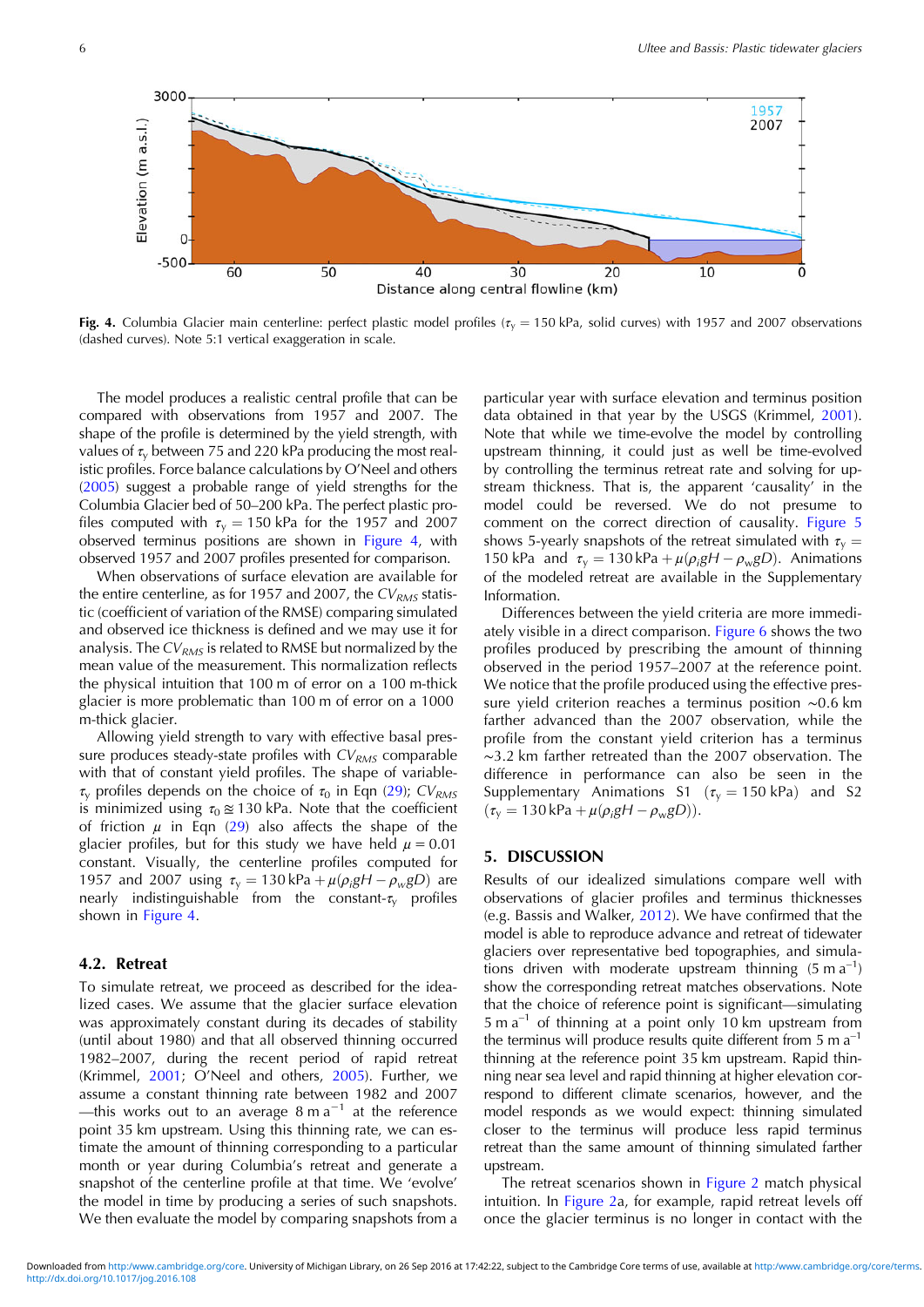<span id="page-6-0"></span>

Fig. 5. Five-yearly snapshots of Columbia Glacier retreat, with the top frames representing 1980 and the bottom frames representing 2000. Model results appear as light blue filled profiles, USGS flightline elevation profiles as navy blue curves, centroid terminus positions as vertical black markers with grey observational range. Scalebar at bottom left shows scales of 20 km in the horizontal and 500 m in the vertical. Panels: (a) retreat simulated with constant  $\tau_y=$  150 kPa; (b) retreat simulated with the effective pressure criterion,  $\tau_y=$  130 kPa +  $\mu(\rho_i$ gH –  $\rho_w$ gD).

ocean. This phenomenon has been documented several times in the literature (Pfeffer, [2007;](#page-9-0) Pfeffer and others, [2008\)](#page-9-0). In [Figure 2](#page-4-0)b, the glacier's initial retreat is modulated by a submarine sill. As the terminus thins in deep water, it no longer satisfies the water-balance conditions of Eqns [\(26\)](#page-2-0) and ([27](#page-2-0)) and must retreat. When the terminus retreats onto the submarine sill, however, it is able to stabilize in the

shallower water. [Figure 2c](#page-4-0) shows an analogous case, though its results may be less intuitive. As the glacier retreats out of the water, the terminus thickness for forcebalance decreases (Eqn  $(26)$  with  $D = 0$ ). Even though it is thinning upstream, the downstream portion of the glacier is too thick to form a stable ice cliff on the concave bed, so it retreats rapidly and does not stabilize



Fig. 6. Comparison of constant yield and effective-pressure yield criteria in simulating 2007 retreat from prescribing observed amount of thinning (210 m) at reference point (35 km upstream, black arrow). The centerline profile from 2007 observation (McNabb and others, [2012](#page-9-0)) appears with black outline and grey fill. Profiles projected using  $\tau_v = 150$  kPa and  $\tau_v = 130$  kPa +  $\mu(\rho_i g H - \rho_w g D)$  are solid and dashed blue curves, respectively.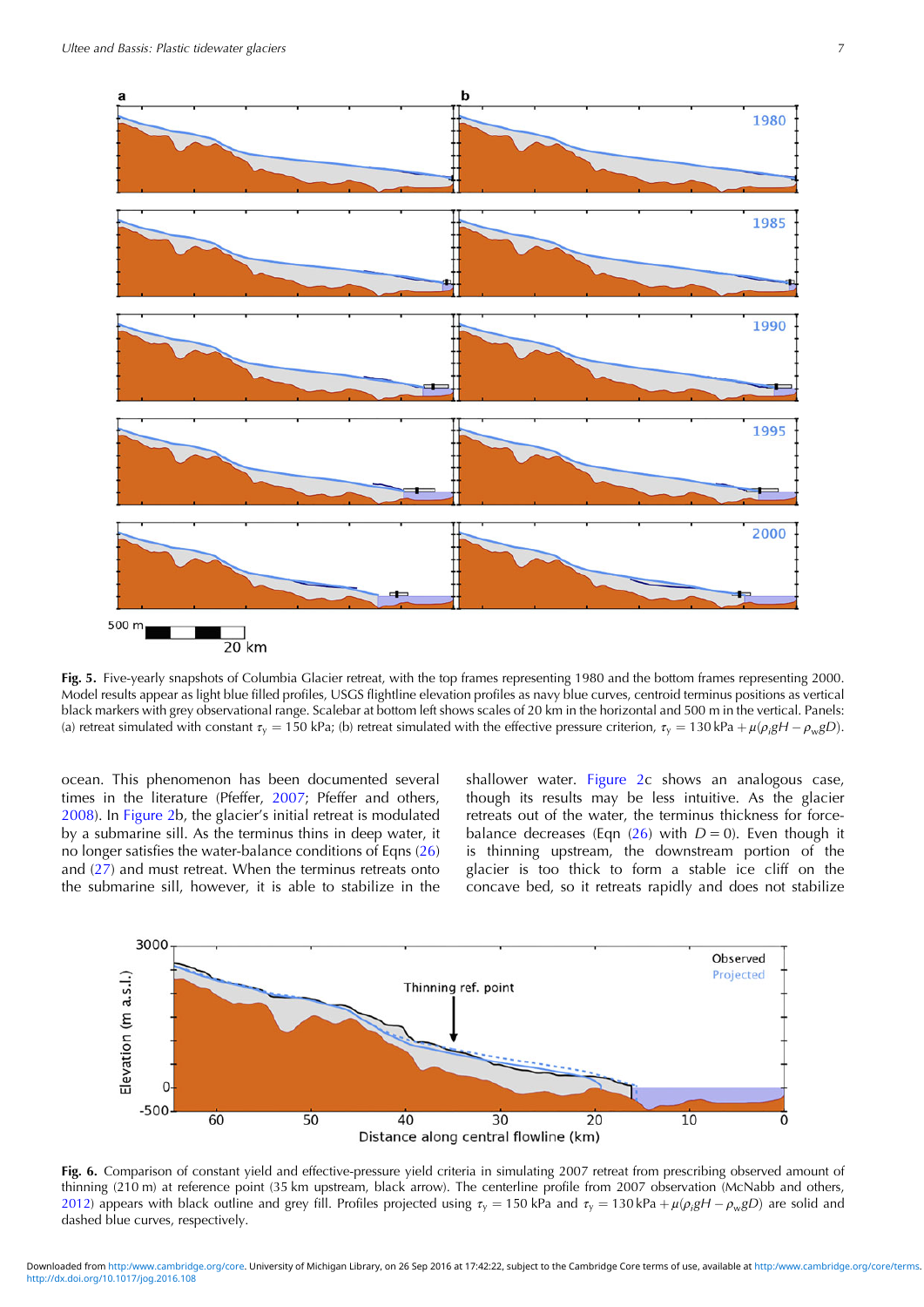until the terminus is very close to the ice 'divide'. In a small neighborhood of the ice divide, the concave bed may locally approximate a constant downhill slope, so we see subsequent retreat proceed accordingly. There is not much glacier left for thinning and retreat, though, and the profile after 30 years of thinning shows only a small scrap of glacier ice remaining. This is perhaps unsurprising, as the ice divide portion of the glacier of [Figure 2](#page-4-0)c was already thinner than the other idealized cases when constant 5 m  $a^{-1}$  thinning began.

The modeled profiles of Columbia Glacier show good agreement with 1957 and 2007 observed ice thickness along the main centerline, and the model reproduces observed retreat and thinning. The model successfully captures the hinge point behavior of the Columbia Glacier noted by McNabb and others ([2012\)](#page-9-0); in both the observations and the model, the most drastic changes to the centerline profile are seen in the lower reaches, below a 'hinge point' ∼40 km up from the terminus, with ice thickness upstream remaining relatively constant. The amount of retreat corresponding to a given amount of thinning (or equilibrium line altitude perturbation) depends on the yield strength, but using the range of  $\tau_{\rm v}$  realistic for Columbia we see realistic results. With a constant yield strength of 150 kPa, thinning of the main branch at a reference point just below the hinge point produces retreat consistent with the 1957 and 2007 observations. We also see that the model disagreement with observation (as measured by the  $CV<sub>RMS</sub>$ ) is higher for 2007 profiles, and that the model tends to overestimate 2007 thickness when using a single constant yield strength —consistent with what would be seen if the shear strength of the bed decreased due to subglacial processes between 1957 and 2007. This agrees with observations that suggest low shear strength at the bed of Columbia Glacier in 2007 (Walter and others, [2010\)](#page-9-0).

Beyond static profiles, we have also successfully reproduced the general pattern of Columbia's retreat up to 2007, including an acceleration while the terminus retreated off a sill and over an overdeepening in the bed. Both animations (Supplementary Material) capture this behavior, and snap-shots can be seen in [Figure 5.](#page-6-0) The glacier simulated with  $\tau_{v} =$ 150 kPa shows more retreat over the period 1982–2007 than does the simulation with  $\tau_y = 130 \text{ kPa} + \mu(\rho_i g H - \rho_w g D)$ . For straightforward comparison, [Figure 6](#page-6-0) superimposes the 2007 profiles when retreat is simulated with a constant yield strength and with the effective basal pressure yield criterion. The absolute difference in terminus position between model and 2007 observation is a rough measure of each model variant's skill at simulating retreat. In [Figure 6](#page-6-0) we see a difference in terminus position of modeled and observed profiles of  $+0.595$  km for the effective pressure case  $\tau_y = 130 \text{ kPa} + \mu(\rho_i g H - \rho_w g D)$  and -3.171 km for the constant-yield case  $\tau_{v} = 150$  kPa. By this metric, allowing yield strength to vary with effective basal pressure produces a simulation closer to observations.

Simulations using the effective pressure yield criterion more closely match several available observations, and agree with several studies suggesting that effective basal pressure is an important factor governing tidewater glacier retreat (Vieli and others, [2000](#page-9-0); Pfeffer, [2007;](#page-9-0) Truffer and others, [2009](#page-9-0)). In particular, for the year 2000 – the last year for which USGS terminus-position data is available – the terminus position predicted using  $\tau_y = 150$  kPa is not within

the range of observed terminus positions, while the position predicted using  $\tau_y = 130 \text{ kPa} + \mu(\rho_i g H - \rho_w g D)$  is within that range. For all other years, both simulations place the glacier terminus inside the range given by USGS data. That is, using the slightly more complicated case  $\tau_v =$ 130 kPa +  $\mu(\rho_i g H - \rho_w g D)$  does improve the model, but using the constant yield strength  $\tau_y = 150$  kPa is an acceptable simplification for the main branch of Columbia Glacier.

Specifying that  $\tau_{v} = 150$  kPa is an acceptable choice for the main branch of Columbia Glacier (i.e. perhaps only there) is not trivial. As discussed in Methods, above, we have reason to suspect that  $\tau_{\rm v}$  is not constant in space; in particular, its value may be quite different for geographically distant glaciers. Further, in this work we have assumed  $\tau_{y_{\text{ice}}} =$  $\tau_{y_{\text{bed}}}$  for simplicity, but a variety of glaciological and geological processes may cause either or both yield strengths to change with time. Laboratory observations and inverse methods from field observations constrain the probable values of  $\tau_{y_{\text{ice}}}$ ; it is more difficult to constrain  $\tau_{y_{\text{bed}}}$  on a particular glacier as it requires some knowledge of (or an educated guess about) the subglacial geology. By comparing the observed terminus cliff height with that predicted by our model's water balance condition (Eqn ([26](#page-2-0))), it is possible to rule out highly improbable values of  $\tau_{\rm v}$  for individual glaciers. For example, Columbia Glacier's 1957 terminus was a 108 m ice cliff in 160 m of water, so [Figure 1](#page-3-0) suggests that very high yield strengths approaching 500 kPa would be inappropriate.

Though the simplicity of the model is a great advantage, there are certain oversimplifications that must be addressed. The 1-D centerline approach with yielding at the bed is not suitable in cases where basal drag is not the dominant control on flow: narrow valley glaciers (controlled by wall drag) and floating ice tongues (controlled by longitudinal stresses), for example. Additionally, the present form of the model is too simple to capture the interaction of different stress regimes, and our focus on steady-state solutions ignores shorter-term variability. We note that our case study of Columbia Glacier concludes in 2007, and that between 2007 and 2012 Columbia Glacier displayed several of these more complicated dynamic features, including the development of a floating ice tongue and short-lived cycles of advance and retreat on the order of 500 m (Walter and others, [2010](#page-9-0); McNabb and others, [2012\)](#page-9-0). Our model error is higher in 2007, consistent with the onset of conditions less suitable for the perfect plastic approximation. The model may also miss some longer-term variability associated with feedback between terminus retreat and upstream thinning. Finally, the prominent role of the bed topography  $b(x)$ in the surface-elevation equation leaves the model susceptible to errors from poorly-known bed topography as well as sparse sampling of the centerline bed data in estimating an appropriate bed geometry. In the case of Columbia Glacier, however, our results show little sensitivity to introduction of random noise, varying smoothing intervals, or displacement of the centerline over the bed.

In our current formulation, the perfect plastic limit corresponds to a steady-state glacier that is in equilibrium with climate forcing. Counter-intuitively, surface mass balance does not directly enter into the computation of glacier profiles. In our model formulation, glacier profiles and terminus position evolve in response to a prescribed upstream thinning rate. Mass balance only enters into calculations of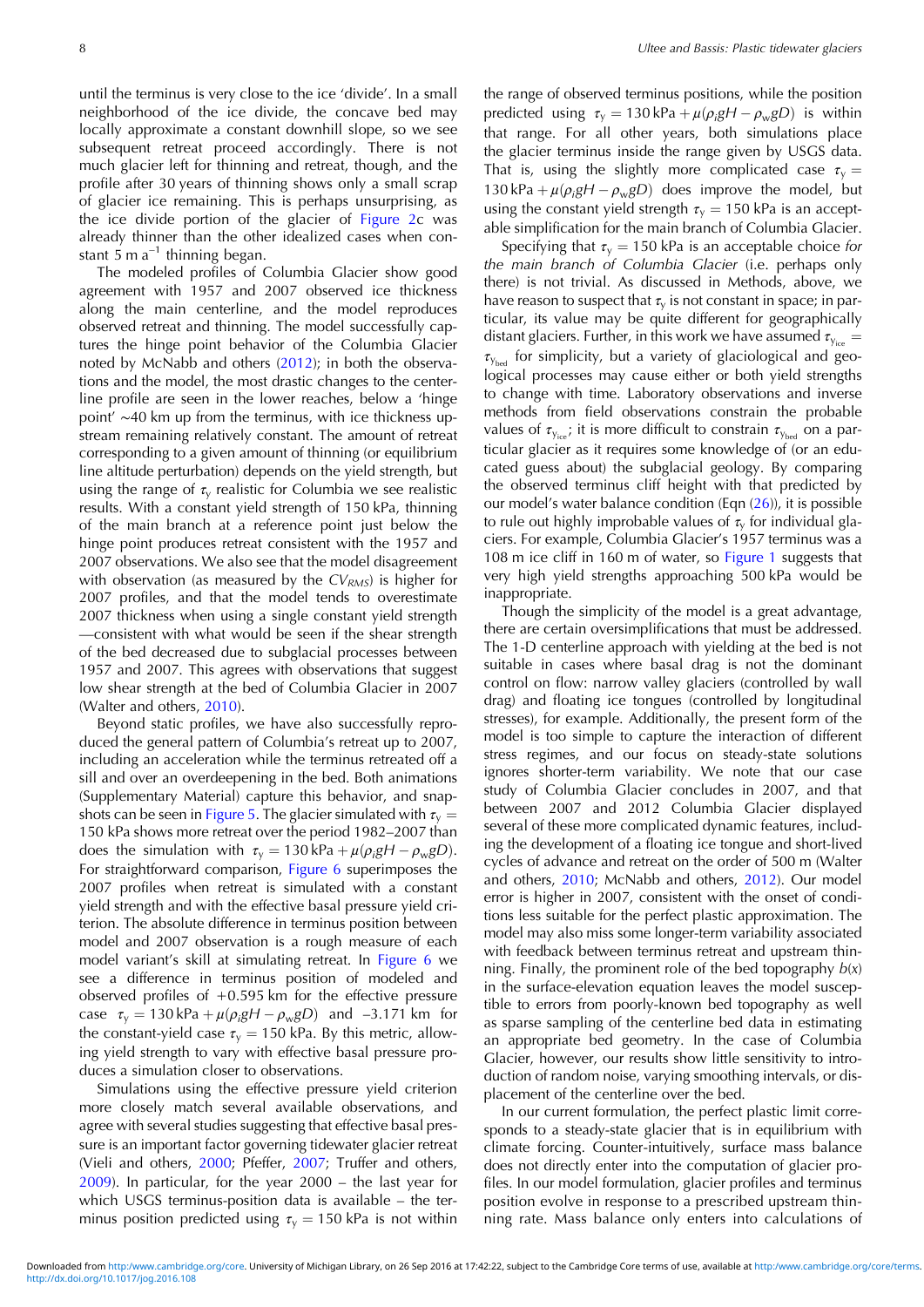<span id="page-8-0"></span>mass flux into the ocean, which we have not attempted here. In keeping with the simplicity of the model, one way to introduce climate sensitivity would be to extrapolate upstream thinning rates based on current trends or quadratic or exponential growth in thinning rates. This would provide sensitivity and some bounds on rates of retreat for individual glaciers. More satisfyingly, climate dependence could also be introduced by coupling with a dynamic ice sheet upstream. For example, a large-scale, climate-responsive ice-sheet model (in which tidewater glaciers are otherwise not resolved) could be used to determine the upstream thickness to input into our model. The two models coupled together will respond to projected changes in climate and resolve individual glacier contributions to SLR with minimal additional computational expense. Alternatively, if changes in terminus position are driving increased thinning rates upstream we could instead prescribe a terminus retreat (or advance) rate and use this to determine glacier profiles. This is more challenging because it would require specification of an additional closure relation that specifies calving rate (or rate of terminus advance) and its relation to local climate forcings, such as submarine melt. In the absence of a well-validated calving law, we suggest the first two options as those most consistent with the simplicity of our modeling approach, but we reassert the caveat that the perfect plastic model is unable to distinguish between changes in terminus position due to upstream thinning and changes in upstream thickness due to terminus advance or retreat.

## 6. CONCLUSION

We have generalized early work in glacier modeling namely, Nye's 1951 perfect plastic approximation of glacier ice—to present a new, simplified model of tidewater glacier retreat. Results presented here demonstrate that our simple perfect plastic model produces realistic glacier profiles and basic time evolution with very little input data. Using this model, it is straightforward to gain a first-order understanding of tidewater glaciers for which data are extremely limited. This model and slightly more complicated variations such as a full viscoplastic model can be used to inform policy-relevant sea level projections until such time as the state of available data and computational power allows consistent use of state-of-the-art models for that purpose.

Some of the oversimplifications of this perfect plastic model may be addressed using the slightly more complicated viscoplastic rheology. For example, whereas we have approximated intact glacier ice as rigid over our timescales of interest, viscoplastic flow could account for the viscous creep of intact ice and capture the interaction of different stress regimes in the glacier. However, more complicated models are equally susceptible to errors from poorly-known bed topography and other sparse observations. In the absence of high-resolution data for all the world's glaciers, highly simplified models such as our perfect plastic approximation remain an important tool for constraining 21st century sea-level rise. Using only three inputs—bed topography along a centerline, basal shear strength and change in upstream thickness—the perfect plastic model presented here can produce realistic glacier profiles as well as simulate advance and retreat, offering a first-order understanding of glacial contributions to global mean sea level with negligible computational expense.

## SUPPLEMENTARY MATERIAL

The supplementary material for this article can be found at <http://dx.doi.org/10.1017/jog.2016.108>.

## ACKNOWLEDGEMENTS

This work was supported by National Science Foundation grant ANT 114085 and the National Oceanic and Atmospheric Administration, Climate Process Team: Iceberg Calving grant NA13OAR4310096. We thank the editors and reviewers S. O'Neel, M. Truffer and D. Benn, all of whom provided thoughtful guidance.

## **REFERENCES**

- Amundson JM and Truffer M (2010) A unifying framework for iceberg-calving models. J. Glaciol., 56(199), 822–830 (doi: 10.3189/002214310794457173)
- Åström JA and 6 others (2013) A particle based simulation model for glacier dynamics. Cryosphere, 7(5), 1591–1602 (doi: 10.5194/tc-7–1591-2013)
- Astrom JA and 10 others (2014) Termini of calving glaciers as selforganized critical systems. Nat. Geosci., 7(12), 874–878
- Balmforth NJ, Craster RV, Rust AC and Sassi R (2006) Viscoplastic flow over an inclined surface. J. Non-Newtonian Fluid Mech., 139(1–2), 103–127 (doi: 10.1016/j.jnnfm.2006.07.010)
- Bassis JN (2011) The statistical physics of iceberg calving and the emergence of universal calving laws. J. Glaciol., 57(201), 3-16 (doi: 10.3189/002214311795306745)
- Bassis JN and Jacobs S (2013) Diverse calving patterns linked to glacier geometry. Nat. Geosci., 6(10), 833–836 (doi: 10.1038/ ngeo1887)
- Bassis JN and Walker CC (2012) Upper and lower limits on the stability of calving glaciers from the yield strength envelope of ice. Proc. R. Soc. London A: Math. Phys. Eng. Sci., 468(2140), 913– 931 (doi: 10.1098/rspa.2011.0422)
- Benn DI, Warren CR and Mottram RH (2007) Calving processes and the dynamics of calving glaciers. Earth-Sci. Rev., 82(3–4), 143– 179 (doi: 10.1016/j.earscirev.2007.02.002)
- Borstad CP and 6 others (2012) A damage mechanics assessment of the Larsen B ice shelf prior to collapse: toward a physically-based calving law. Geophys. Res. Lett., 39(18), L18502 (doi: 10.1029/ 2012GL053317)
- Church JA and 12 others (2013) Sea level change. In Stocker TF, Qin D, Plattner GK, Tignor M, Allen SK, Boschung J, Nauels A, Xia Y, Bex V and Midgley PM, eds. Climate Change 2013: The Physical Science Basis. Cambridge University Press, Cambridge, UK and New York, NY, USA
- Cohen D and 5 others (2005) Debris-bed friction of hard-bedded glaciers. J. Geophys. Res.: Earth Surf., 110(F2), F02007 (doi: 10.1029/2004JF000228)
- Cuffey K and Paterson W (2010) The physics of glaciers, 4th edn. Elsevier Science, Burlington, MA
- Duddu R, Bassis JN and Waisman H (2013) A numerical investigation of surface crevasse propagation in glaciers using nonlocal continuum damage mechanics. Geophys. Res. Lett., 40(12), 3064–3068 (doi: 10.1002/grl.50602)
- Gardner AS and 15 others (2013) A reconciled estimate of glacier contributions to sea level rise: 2003 to 2009. Science, 340(6134), 852–857 (doi: 10.1126/science.1234532)
- Horton R, Little C, Gornitz V, Bader D and Oppenheimer M (2015) New York City panel on climate change 2015 report chapter 2: sea level rise and coastal storms. Ann. New York Acad. Sci., 1336(1), 36–44 (doi: 10.1111/nyas.12593)
- Krimmel RM (2001) Photogrammetric data set, 1957-2000, and bathymetric measurements for Columbia Glacier, Alaska. US Geological Survey, Reston, VA